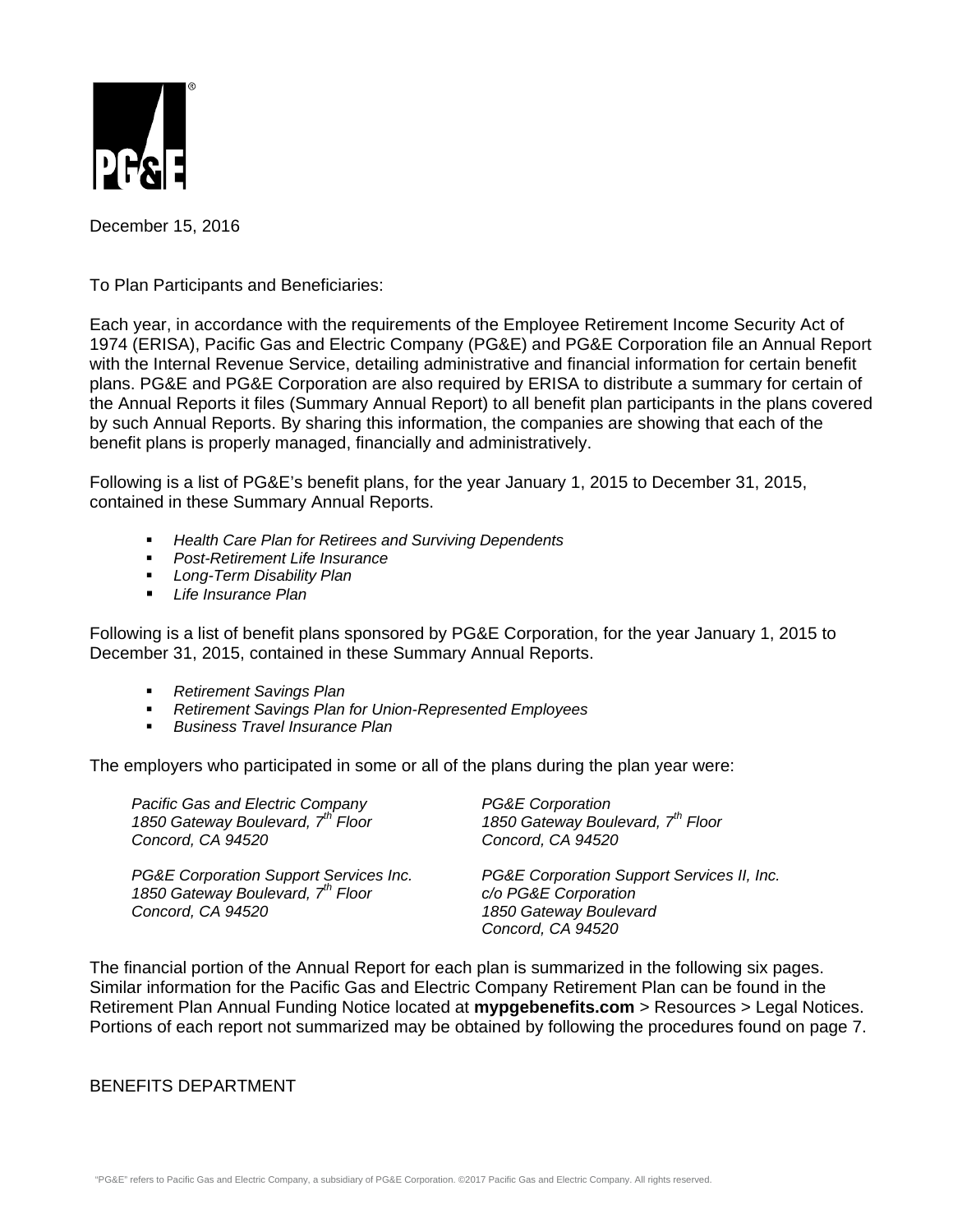## **HEALTH CARE PLAN FOR RETIREES AND SURVIVING DEPENDENTS**

This is a summary of the annual report of The Pacific Gas and Electric Company Health Care Plan for Retirees and Surviving Dependents, EIN 94-0742640, Plan No. 535, for the period January 1, 2015 through December 31, 2015. The annual report has been filed with the Employee Benefits Security Administration, U.S. Department of Labor, as required under the Employee Retirement Income Security Act of 1974 (ERISA).

## **Insurance Information**

The Plan has insurance contracts with Health Net, Blue Shield of California and Kaiser Foundation Health Plans Inc. to pay certain health, prescription drug, and HMO contract claims incurred under the terms of the Plan. The total premiums paid for the plan year ending December 31, 2015 were \$31,741,353.

### **Basic Financial Statement**

The value of plan assets, after subtracting liabilities of the plan, was \$1,601,363,377 as of December 31, 2015, compared to \$1,672,307,991 as of January 1, 2015. During the plan year the Plan experienced a change in its net assets of (\$70,944,614). This change includes unrealized appreciation and depreciation in the value of plan assets; that is, the difference between the value of the plan's assets at the end of the year and the value of the assets at the beginning of the year or the cost of assets acquired during the year. During the plan year, the plan had total income of \$57,138,730 including employer contributions of \$7,167,537, employee contributions of \$71,853,539, realized losses of (\$2,888,738) from the sale of assets, and earnings from investments of (\$18,993,608).

A portion of the Plan's assets used to fund benefits are held in a Section 401(h) account within the Pacific Gas and Electric Retirement Plan's trust. The value of the 401(h) account as of December 31, 2015 was \$200,467,000.

Plan expenses were \$128,083,344. These expenses included \$9,927,668 in administrative expenses, and \$118,155,676 in benefits paid to participants and beneficiaries.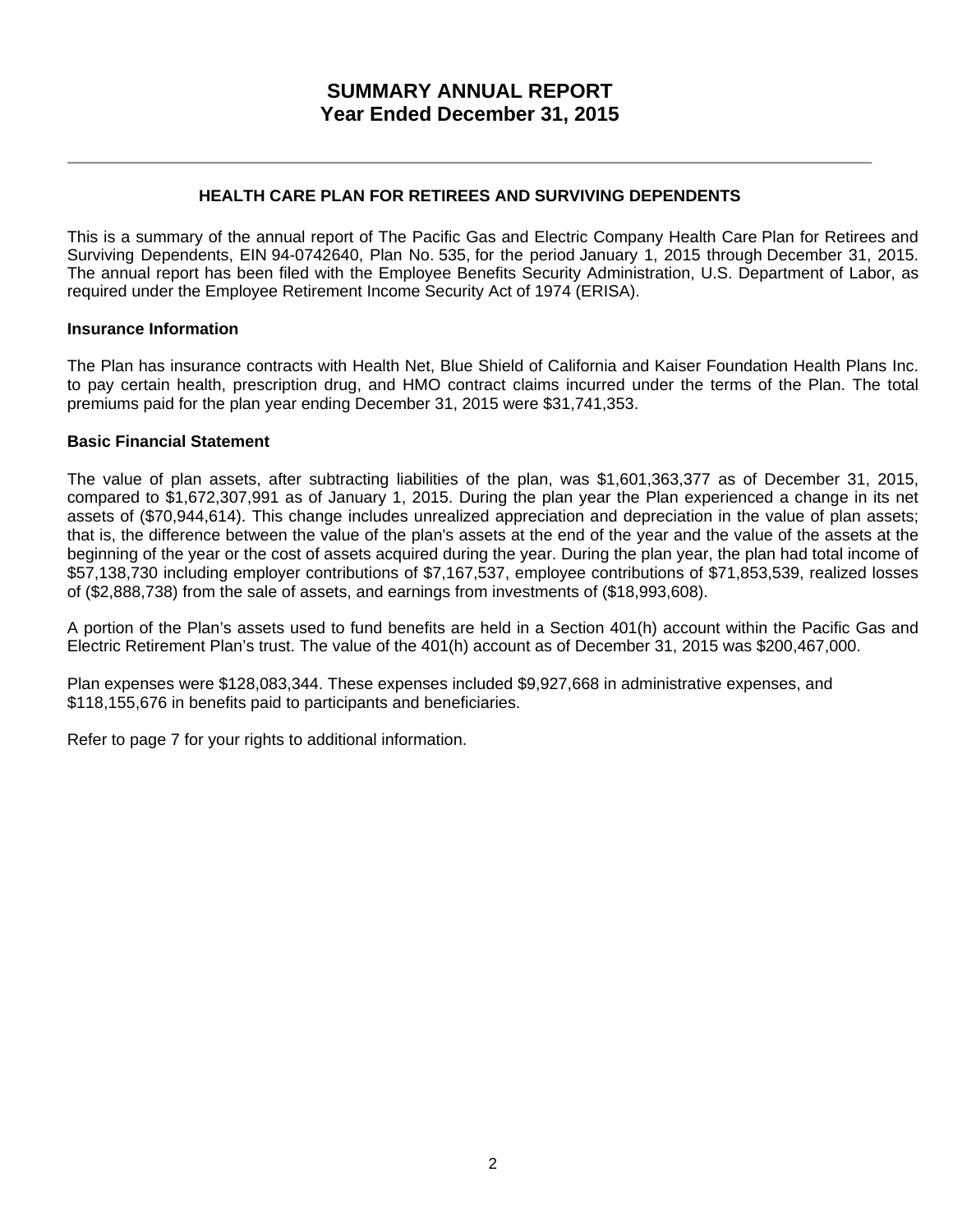## **POST-RETIREMENT LIFE INSURANCE PLAN**

This is a summary of the annual report of the Post-Retirement Life Insurance Plan of the Pacific Gas and Electric Company, EIN 94-0742640, Plan No. 542, for the period January 1, 2015 through December 31, 2015. The annual report has been filed with the Employee Benefits Security Administration, U.S. Department of Labor, as required under the Employee Retirement Income Security Act of 1974 (ERISA).

#### **Insurance Information**

The plan has insurance contracts with Metropolitan Life Insurance Company to pay life insurance claims incurred under the terms of the Plan. The total premiums paid for the plan year ending December 31, 2015 were \$11,594,414.

Because they are so called "experience-rated" contracts, the premium costs are affected by, among other things, the number and size of claims. Of the total insurance premiums paid for the plan year ending December 31, 2015, the premiums paid under such "experience-rated" contracts were \$10,207,611 and the total of all benefit claims paid under these experience-rated contracts during the plan year was \$9,279,646.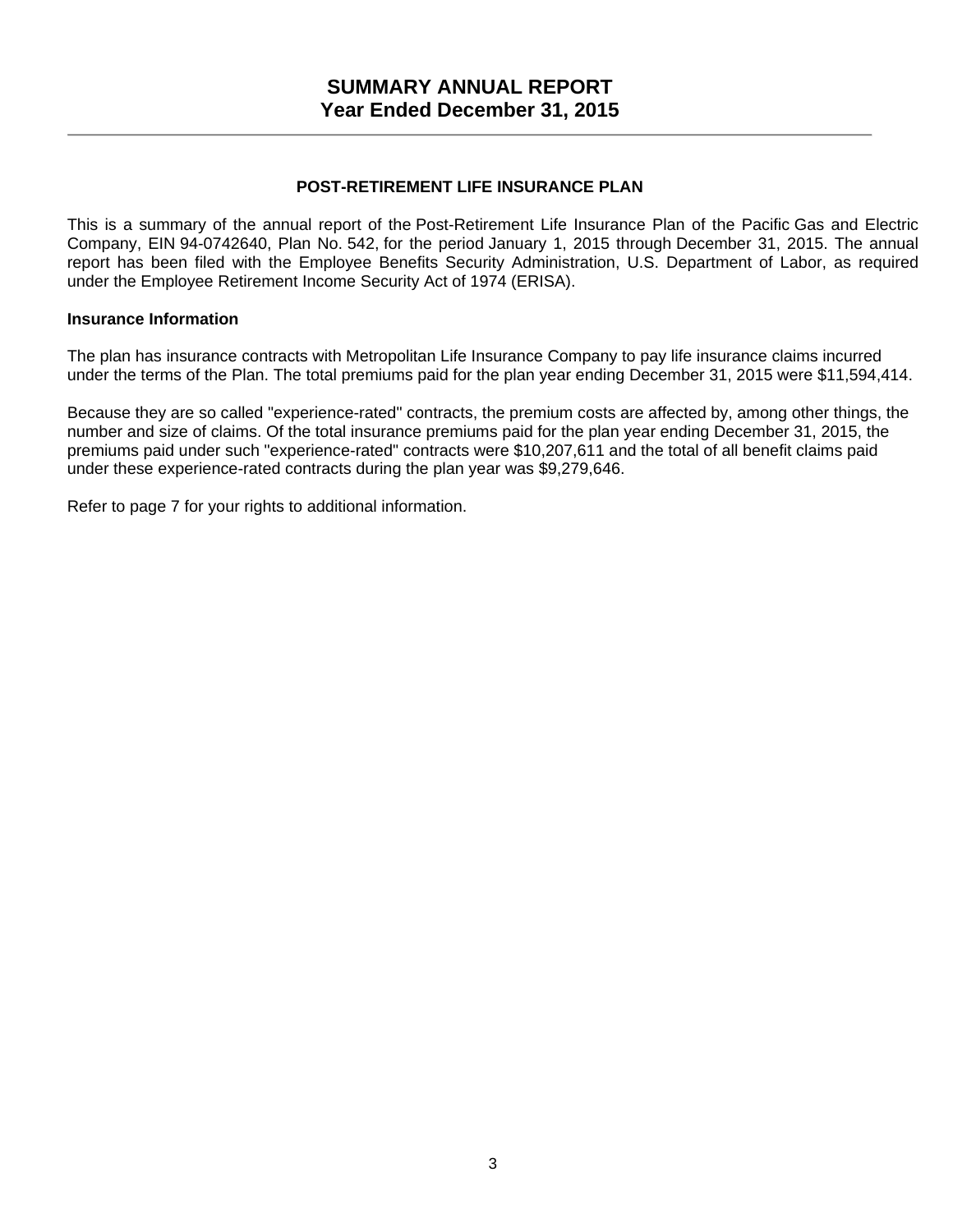## **LONG-TERM DISABILITY PLAN**

This is a summary of the annual report of the Pacific Gas and Electric Company Long Term Disability Plan, EIN 94-0742640, Plan No. 503, for the period January 1, 2015 through December 31, 2015. The annual report has been filed with the Employee Benefits Security Administration, U.S. Department of Labor, as required under the Employee Retirement Income Security Act of 1974 (ERISA).

## **Insurance Information**

The Plan has an insurance contract with Kaiser Foundation Health Plans Inc. to pay health, prescription drug, and HMO contract claims incurred under the terms of the Plan. The total premiums paid for the plan year ending December 31, 2015 were \$1,081,659.

## **Basic Financial Statement**

The value of plan assets, after subtracting liabilities of the Plan, was \$163,626,726 as of December 31, 2015, compared to \$159,815,392 as of January 1, 2015. During the plan year the plan experienced a change in its net assets of \$3,811,334. This change includes unrealized appreciation and depreciation in the value of plan assets; that is, the difference between the value of the plan's assets at the end of the year and the value of the assets at the beginning of the year or the cost of assets acquired during the year. During the plan year, the Plan had total income of \$48,687,302 including employer contributions of \$46,982,434, employee contributions of \$855,841, and earnings from investments of \$849,027.

Plan expenses were \$44,875,968. These expenses included \$1,650,063 in administrative expenses, and \$43,225,905 in benefits paid to participants and beneficiaries.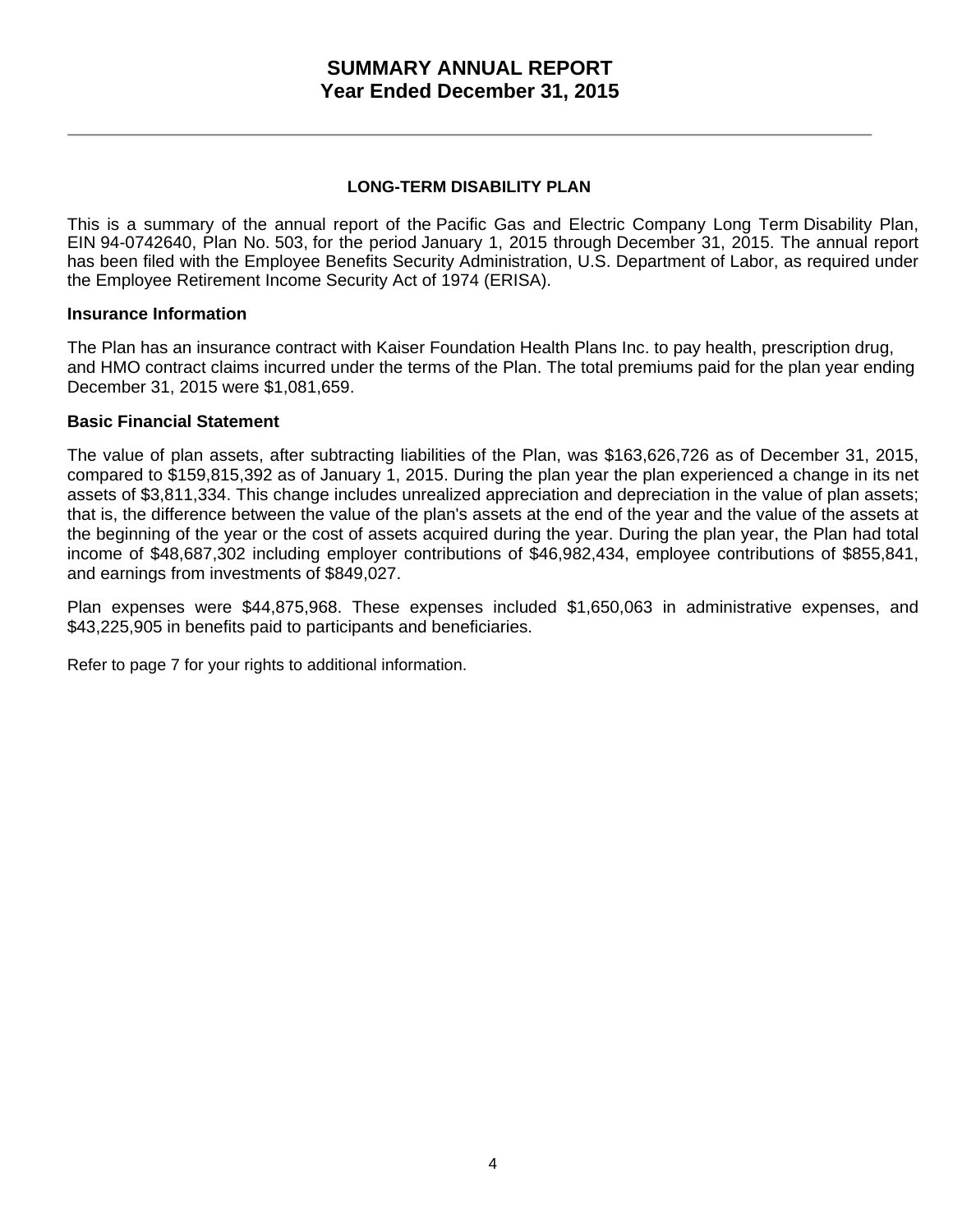## **LIFE INSURANCE PLAN**

This is a summary of the annual report of The Pacific Gas and Electric Company Group Life Insurance, EIN 94- 0742640, Plan No. 543, for the period January 01, 2015 through December 31, 2015. The annual report has been filed with the Employee Benefits Security Administration, U.S. Department of Labor, as required under the Employee Retirement Income Security Act of 1974 (ERISA).

### **Insurance Information**

The plan has contracts with Metropolitan Life Insurance Company to pay life insurance and accidental death and dismemberment claims incurred under the terms of the plan. The total premiums paid for the plan year ending December 31, 2015 were \$11,454,300.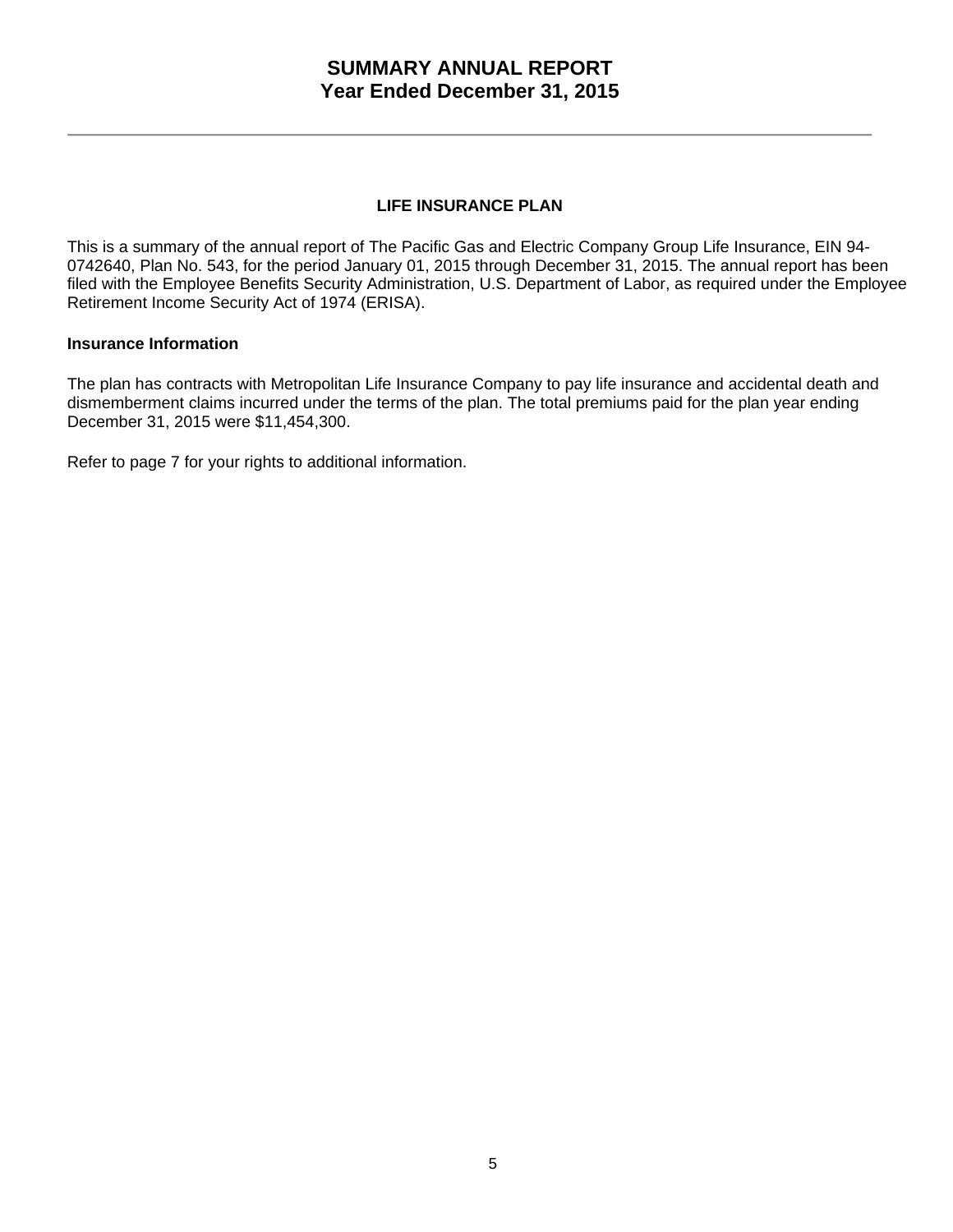### **PG&E CORPORATION RETIREMENT SAVINGS PLAN**

This is a summary of the annual report for PG&E Corporation Retirement Savings Plan, Employer Identification Number 94-3234914, Plan No. 001 for the period January 01, 2015 through December 31, 2015. The annual report has been filed with the Employee Benefits Security Administration, U.S. Department of Labor, as required under the Employee Retirement Income Security Act of 1974 (ERISA).

#### **Basic Financial Statement**

Benefits under the plan are provided through a trust fund. Plan expenses were \$223,789,000. These expenses included \$1,923,000 in administrative expenses and \$221,768,000 in benefits paid to participants and beneficiaries and \$98,000 in other expenses. A total of 13434 persons were participants in or beneficiaries of the plan at the end of the plan year.

The value of plan assets, after subtracting liabilities of the plan, was \$2,806,302,000, as of December 31, 2015 compared to \$2,839,782,000 as of January 01, 2015. During the plan year, the plan experienced a decrease in its net assets of (\$33,480,000). This decrease includes unrealized appreciation and depreciation in the value of plan assets; that is, the difference between the value of the plan's assets at the end of the year and the value of the assets at the beginning of the year or the cost of assets acquired during the year. The plan had total income of \$169,613,000, including employer contributions of \$46,014,000, employee contributions of \$115,263,000, other contributions of \$10,675,000, and losses from investments of (\$2,339,000).

Refer to page 7 for your rights to additional information.

## **PG&E CORPORATION RETIREMENT SAVINGS PLAN FOR UNION-REPRESENTED EMPLOYEES**

This is a summary of the annual report for PG&E Corp. Retirement Savings Plan For Union Represented Employees, Employer Identification Number 94-3234914, Plan No. 002 for the period January 01, 2015 through December 31, 2015. The annual report has been filed with the Employee Benefits Security Administration, U.S. Department of Labor, as required under the Employee Retirement Income Security Act of 1974 (ERISA).

#### **Basic Financial Statement**

Benefits under the plan are provided through a trust fund. Plan expenses were \$260,980,000. These expenses included \$2,546,000 in administrative expenses and \$258,083,000 in benefits paid to participants and beneficiaries and \$351,000 in other expenses. A total of 18272 persons were participants in or beneficiaries of the plan at the end of the plan year.

The value of plan assets, after subtracting liabilities of the plan, was \$2,994,671,000, as of December 31, 2015 compared to \$3,083,278,000 as of January 01, 2015. During the plan year, the plan experienced a decrease in its net assets of (\$88,607,000). This decrease includes unrealized appreciation and depreciation in the value of plan assets; that is, the difference between the value of the plan's assets at the end of the year and the value of the assets at the beginning of the year or the cost of assets acquired during the year. The plan had total income of \$193,069,000, including employer contributions of \$37,339,000, employee contributions of \$147,599,000, other contributions of \$5,545,000, and earnings from investments of \$2,586,000.